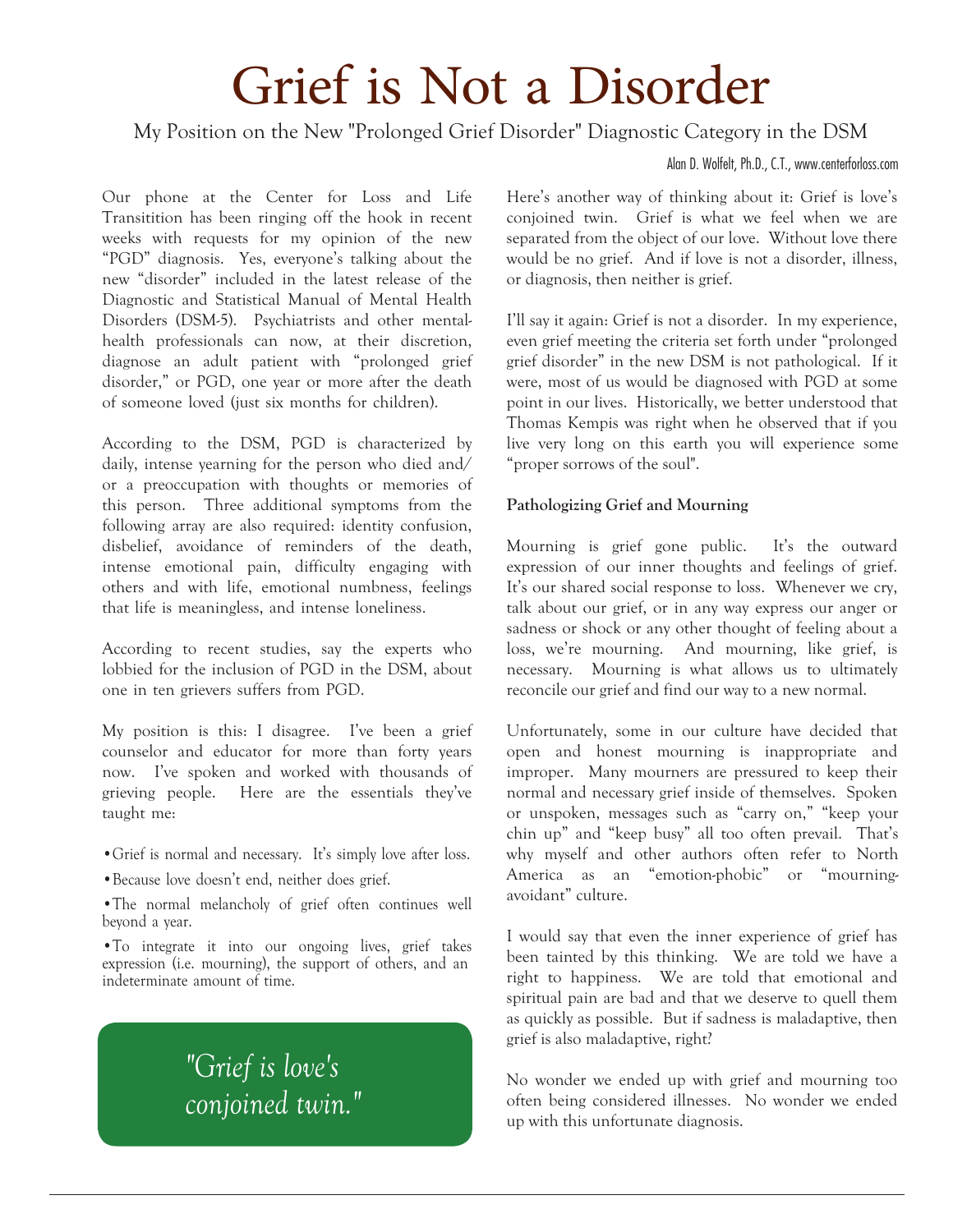## **Complicated Grief**

We all need the support of others if we are to reconcile our grief and go on to live a renewed, full life of love, meaning and purpose. But sometimes we need extra help. In those situations, I call it "naturally complicated grief."

First, let me clarify that I believe all grief is complicated. Just as love is always complex and multifaceted, so too is grief. Whenever someone we love dies, we naturally have lots of different and everchanging thoughts and feelings about the death. Grief is often profoundly challenging and chaotic. In fact, it's common for grievers to feel like there is something wrong with them because their inner experience of loss as well as their outward behaviour are so different from their usual thoughts and feelings. The experience I'm calling "naturally complicated grief" is grief that has gotten extra complicated somehow. It's a matter of degree, feature prominence, and sometimes, yes, duration.

My professional experience has taught me that complicated grief is grief that has gotten stuck or off track somehow. It has encountered barriers or detours of one kind or another, and as a result has become stalled, waylaid, or denied altogether. It is not, however, abnormal or pathological. It is not a disorder. Instead, it is a normal response in what is almost always an abnormally challenging loss situation.

I use the word "complicated" to describe stuck, offtrack, or denied grief because it better honors the unavoidable spiritual challenges of human life. It's also more hopeful. If something's complicated, you can uncomplicate it. You can tease apart and work through the complexities. What's more, it's not the human being who's "disordered" – it's the potential convergence of numerous factors that can contribute to the complications of grief. I have found that we often label things "disorders" when we lose an understanding of them.

## **Caring for Verses Curing**

Under the traditional medical model, the aim is to cure disorders. Curing is a medical term that means "remedying," "correcting," or "eradicating." Yet grief is not an illness. It's a normal human response to being "torn apart," which is what the word "bereavement" means. It can only be cared for.



Caring is about honoring a transformation of the heart and soul. Caring is about being a companion who walks alongside – not in front of – and accompanies grieving people as they find their way out of the darkness and into the light.

Grief therapists do need frameworks that help them understand, identify and support grievers struggling with complications of grief. If you're interested in the companioning model of complicated grief care, I would refer you to my book *When Grief is Complicated: A Model for Therapists.* 

#### **In Summary**

The difference between "prolonged grief disorder" and "complicated grief" may seem like semantics, but it's more than that. First, the term "prolonged" implies that one year is sufficient for deep grief, but this is an arbitrary cutoff. The truth is that there is no timetable to healing in grief. Besides, working toward reconciling grief waits on welcome, not on time. And second, the term "disorder" shames grievers at the very moment when what they need most is affirmation, empathy, and compassion.

I agree that stasis in grief is ultimately not tenable or healthy. While it's normal to get stuck now and then and even to go backward in the healing process, symptoms that don't soften over the course of years are actually signs that the mourner would benefit from extra support. However, even those mourners who do reach out for additional support are not disordered. They are not experiencing pathological grief. Yes, they are struggling, usually because of circumstances that anyone would struggle with. In these situations, seeing a compassionate grief-informed therapist can often help